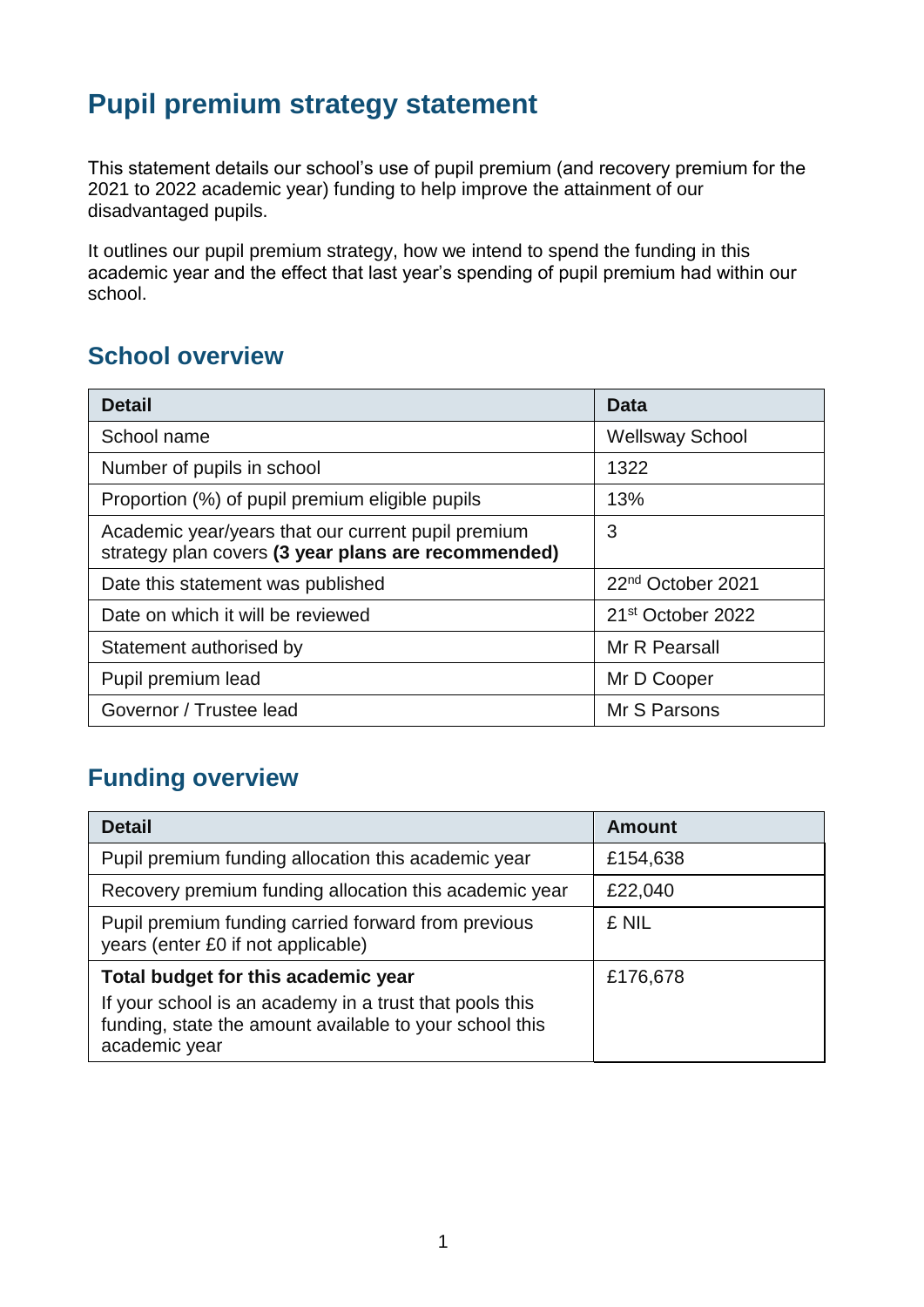# **Part A: Pupil premium strategy plan**

## **Challenges**

This details the key challenges to achievement that we have identified among our disadvantaged pupils.

| <b>Challenge</b><br>number | <b>Detail of challenge</b>                                                                                                                                                                           |
|----------------------------|------------------------------------------------------------------------------------------------------------------------------------------------------------------------------------------------------|
|                            | Some of our disadvantaged students start from relatively low prior attain-<br>ment in KS2, others have suffered disproportionately due to the closure<br>of school site during the COVID-19 pandemic |
| 2                          | A number need to build greater resilience, motivation and aspiration                                                                                                                                 |
| 3                          | A small, but significant, number will benefit from greater parental<br>engagement                                                                                                                    |
| 4                          | Some students have experienced limited opportunity to enrich their learn-<br>ing, for example through participation in educational visits or access to IT<br>equipment.                              |
| 5                          | The families of some students experience severe financial hardship, with basic<br>equipment and uniform proving a challenge given their available funds.                                             |

### **Intended outcomes**

This explains the outcomes we are aiming for **by the end of our current strategy plan**, and how we will measure whether they have been achieved.

| Intended outcome                                                                                                                                            | <b>Success criteria</b>                                                                                                                                                                                                                                                                                                |
|-------------------------------------------------------------------------------------------------------------------------------------------------------------|------------------------------------------------------------------------------------------------------------------------------------------------------------------------------------------------------------------------------------------------------------------------------------------------------------------------|
| High quality teaching and learning<br>ensures that PP students make progress<br>that is at least in-line with their non-<br>disadvantaged peers nationally. | • Data from in-year tracking and public<br>examinations demonstrate good progress<br>in comparison to aspirational targets and<br>the mean progress of non-disadvantaged<br>students nationally.                                                                                                                       |
|                                                                                                                                                             | • School Self Evaluation reveals that PP<br>students are challenged and supported in<br>lessons, and that the outcomes evident in<br>their work are of comparable quality to their<br>non-disadvantaged peers.                                                                                                         |
|                                                                                                                                                             | • Underachieving students are identified and<br>bespoke learning programmes are<br>constructed for them by teachers and<br>curriculum teams, with pastoral support<br>from house teams. This will include, for<br>example, academic board meetings, small<br>group or one-to-one tuition and support<br>with homework. |
| PP students display highly developed<br>numeracy and literacy which enables                                                                                 | • Scrutiny of students work demonstrates<br>high levels of literacy and numeracy                                                                                                                                                                                                                                       |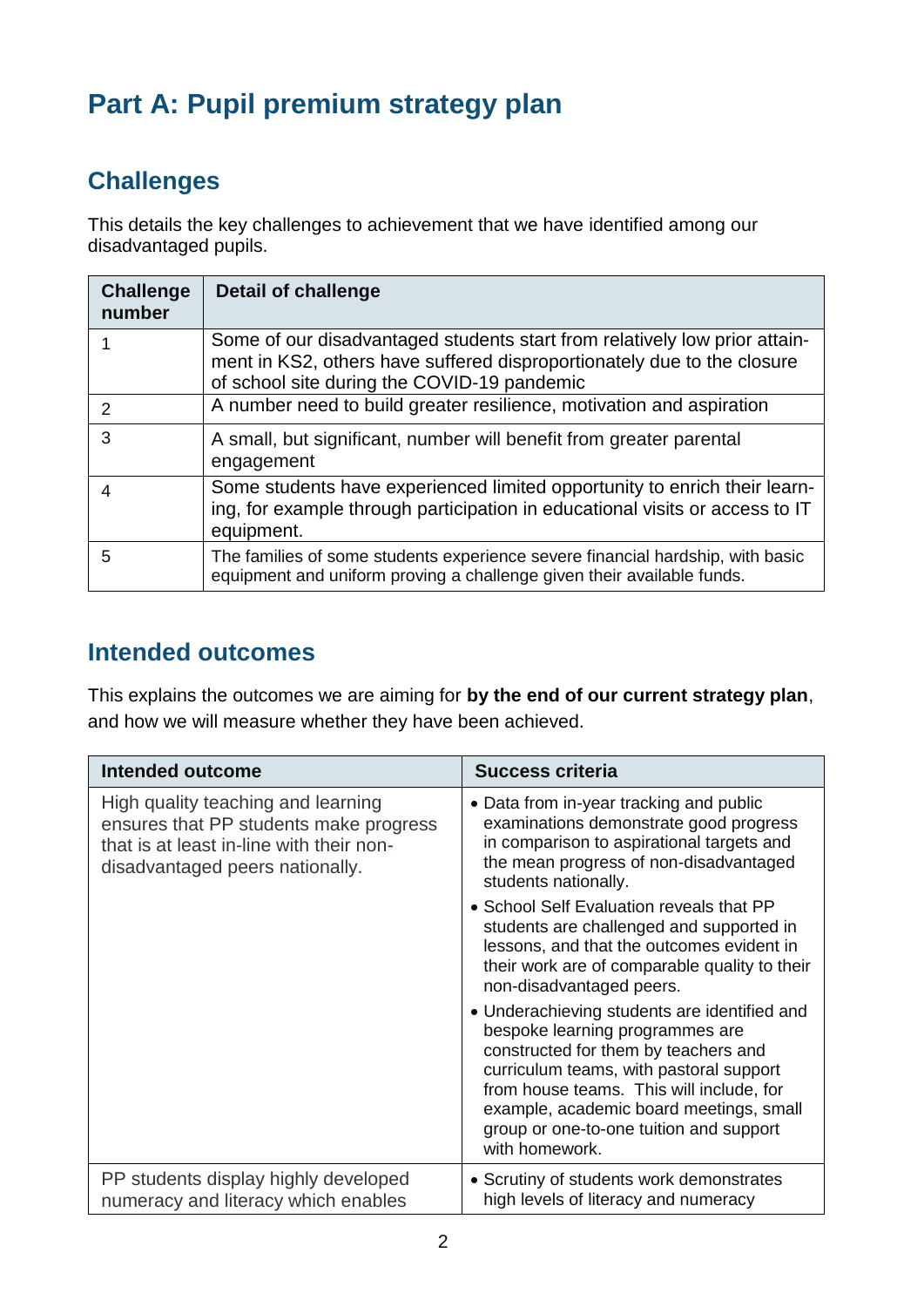| them to successfully move into chosen                                                                                                                       | • The teaching of numeracy and literacy                                                                                                                                                                                                                                                 |
|-------------------------------------------------------------------------------------------------------------------------------------------------------------|-----------------------------------------------------------------------------------------------------------------------------------------------------------------------------------------------------------------------------------------------------------------------------------------|
| areas of study or employment when they                                                                                                                      | forms a key element of the schools self-                                                                                                                                                                                                                                                |
| leave the school.                                                                                                                                           | evaluation and CPDL programmes.                                                                                                                                                                                                                                                         |
|                                                                                                                                                             | • Ambitious targets are set for the 4+ and 5+<br>basics measure in KS4 and these are<br>tracked meticulously.                                                                                                                                                                           |
|                                                                                                                                                             | • One-to-one and small group tuition are<br>focussed on the literacy and numeracy<br>needs of students in all key stages.                                                                                                                                                               |
| Improve engagement with disadvantaged<br>parents/carers in the community and<br>empower them in supporting and<br>promoting the learning of their children. | • House teams establish good relationships<br>and communication strategies with<br>disadvantaged families, ensuring that<br>attendance of parent/carer evenings and<br>other virtual or in-school events is above<br>90%.                                                               |
|                                                                                                                                                             | • Regular contact with parents/carers, for<br>example through academic board meetings<br>and calls home, ensures they feel informed<br>and able to support their children with their<br>work and their transition between key<br>stages and post-16 or post-18 career<br>opportunities. |
| Address issues caused directly by                                                                                                                           | • Attendance of extra-curricular events and                                                                                                                                                                                                                                             |
| financial and social disadvantage.                                                                                                                          | activities matches that of non-                                                                                                                                                                                                                                                         |
| Ensure all PP students have a wide                                                                                                                          | disadvantaged peers.                                                                                                                                                                                                                                                                    |
| range of extra-curricular activities                                                                                                                        | • Attendance of curriculum enrichment                                                                                                                                                                                                                                                   |
| available to them to enrich their                                                                                                                           | activities is complete.                                                                                                                                                                                                                                                                 |
| education, increase cultural capital and                                                                                                                    | • PP learners who will benefit from the                                                                                                                                                                                                                                                 |
| raise aspirations.                                                                                                                                          | provision of additional learning resources -                                                                                                                                                                                                                                            |
| Guarantee no student is disadvantaged                                                                                                                       | such as laptops, broadband or additional                                                                                                                                                                                                                                                |
| by a lack of access to learning                                                                                                                             | study materials - are identified and                                                                                                                                                                                                                                                    |
| resources at school or in the home.                                                                                                                         | supported appropriately.                                                                                                                                                                                                                                                                |

### **Activity in this academic year**

This details how we intend to spend our pupil premium (and recovery premium funding) **this academic year** to address the challenges listed above.

#### **Teaching (for example, CPD, recruitment and retention)**

Budgeted cost: £56,500

| <b>Activity</b>                                               | <b>Evidence that supports this</b><br>approach | <b>Challenge</b><br>number(s)<br>addressed |
|---------------------------------------------------------------|------------------------------------------------|--------------------------------------------|
| CPDL to include<br>training in reading<br>comprehension, oral | <b>EEF Teaching and Learning Toolkit</b>       | 1, 2, 3                                    |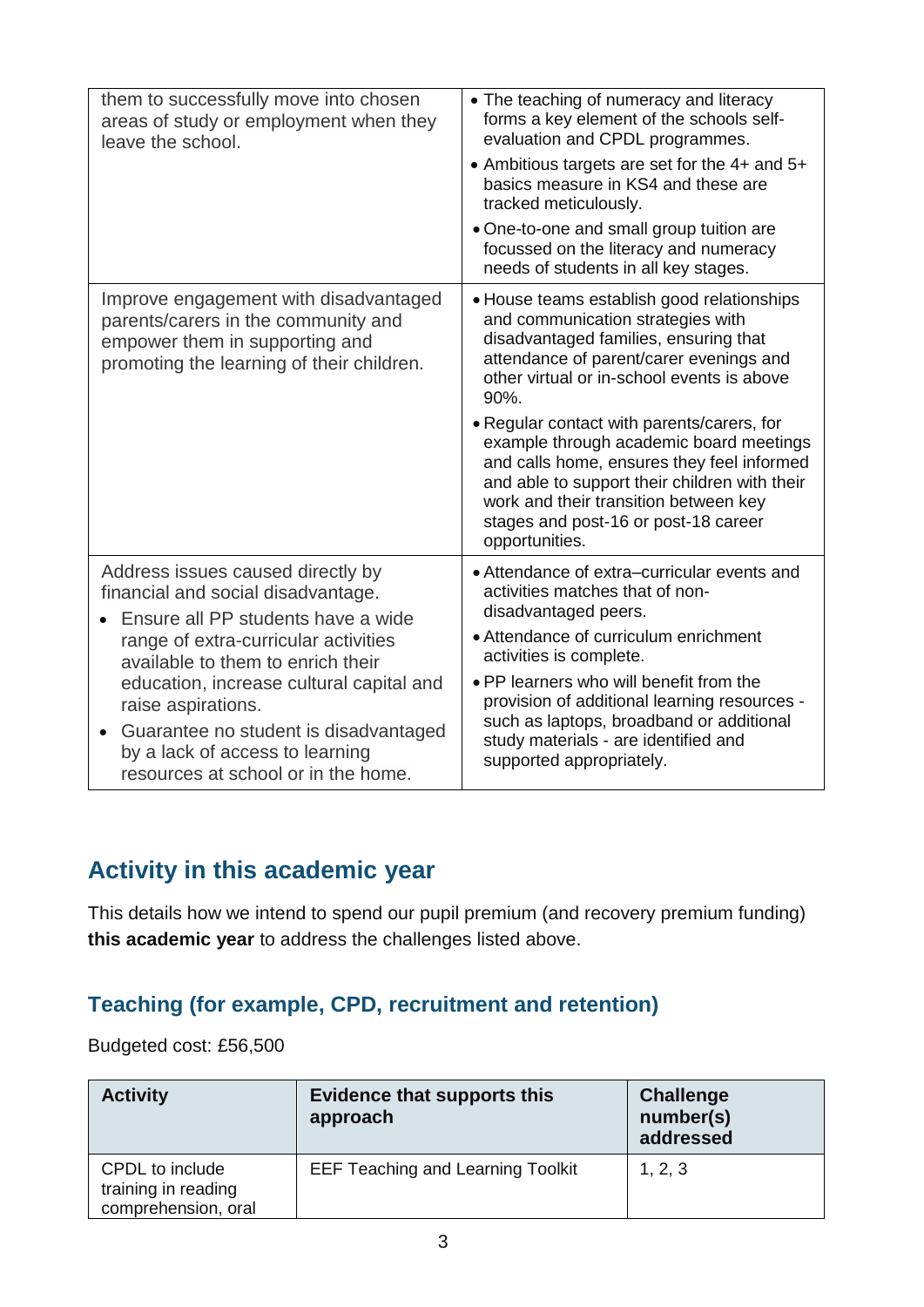| language interventions,<br>parental engagement<br>and effective use of<br>teaching assistants.                                                                                               |                                          |   |
|----------------------------------------------------------------------------------------------------------------------------------------------------------------------------------------------|------------------------------------------|---|
| High quality pastoral<br>Learning Mentors to be<br>recruited and retained.<br>These staff will lead in<br>developing strong<br>relationship with<br>students and engaging<br>parents/carers. | <b>EEF Teaching and Learning Toolkit</b> | 3 |

#### **Targeted academic support (for example, tutoring, one-to-one support structured interventions)**

Budgeted cost: £100,000

| <b>Activity</b>     | <b>Evidence that supports this</b><br>approach | <b>Challenge</b><br>number(s)<br>addressed |
|---------------------|------------------------------------------------|--------------------------------------------|
| One-to-one tuition  | <b>EEF Teaching and Learning Toolkit</b>       |                                            |
| Small group tuition | <b>EEF Teaching and Learning Toolkit</b>       |                                            |

## **Wider strategies (for example, related to attendance, behaviour, wellbeing)**

Budgeted cost: £20,000

| <b>Activity</b>                                                                                          | <b>Evidence that supports this</b><br>approach                                                                                                     | <b>Challenge</b><br>number(s)<br>addressed |
|----------------------------------------------------------------------------------------------------------|----------------------------------------------------------------------------------------------------------------------------------------------------|--------------------------------------------|
| Support for extra-<br>curricular activities<br>including visits, clubs<br>and music lessons              | <b>EEF Teaching and Learning Toolkit</b>                                                                                                           | 2, 4, 5                                    |
| Support for curriculum<br>visits and activities such<br>as performances, field<br>trips and study visits | <b>EEF Teaching and Learning Toolkit</b><br>Examination board specifications -<br>mandatory participation in study visits in<br>some subject areas | 1, 2, 4, 5                                 |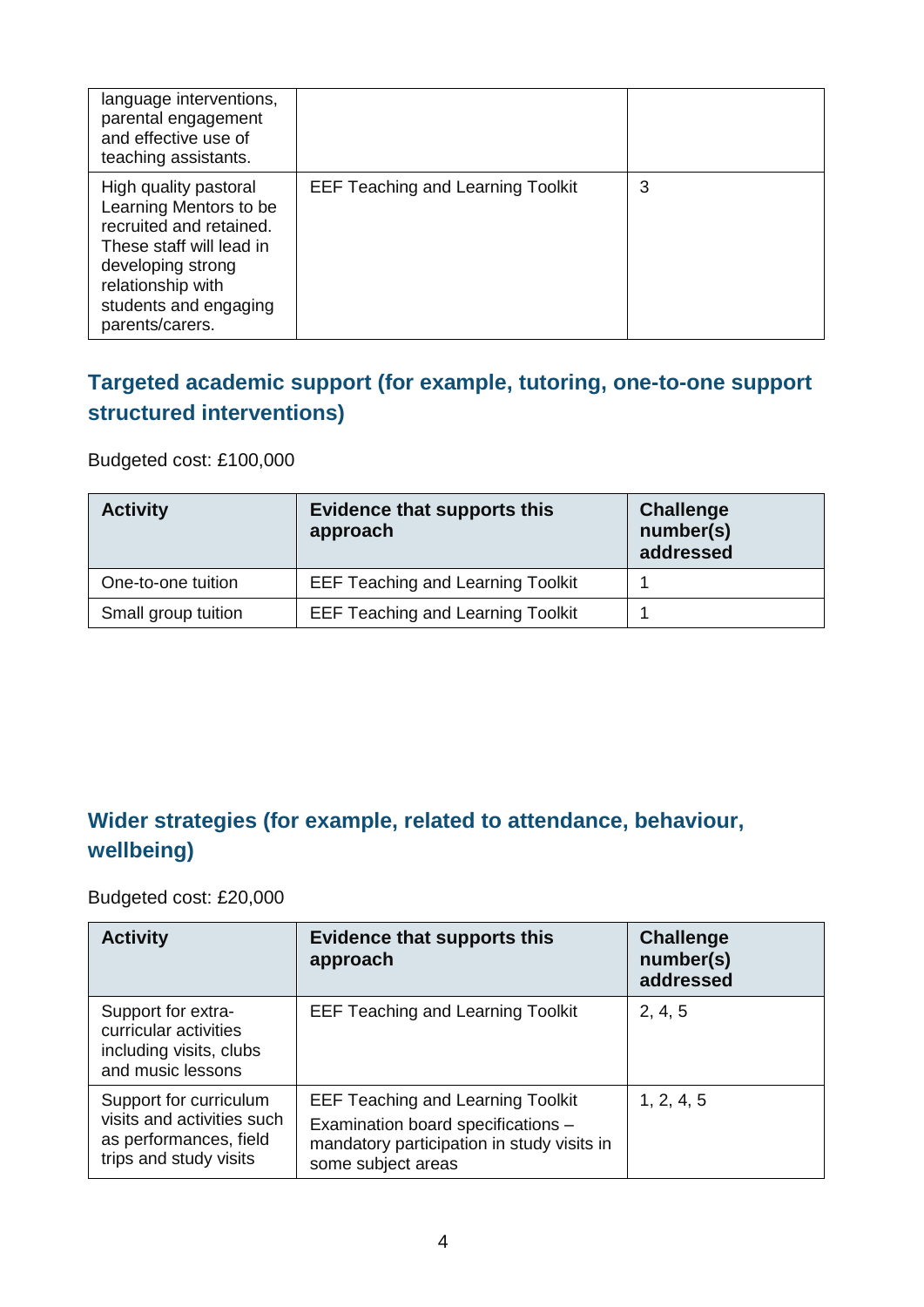| Purchase of equipment<br><b>EEF Teaching and Learning Toolkit</b><br>1, 2, 4, 5<br>to support learning in<br>the home or at school,<br>for example laptops,<br>website subscriptions<br>and study guides. |  |
|-----------------------------------------------------------------------------------------------------------------------------------------------------------------------------------------------------------|--|
|-----------------------------------------------------------------------------------------------------------------------------------------------------------------------------------------------------------|--|

## **Total budgeted cost: £176,500**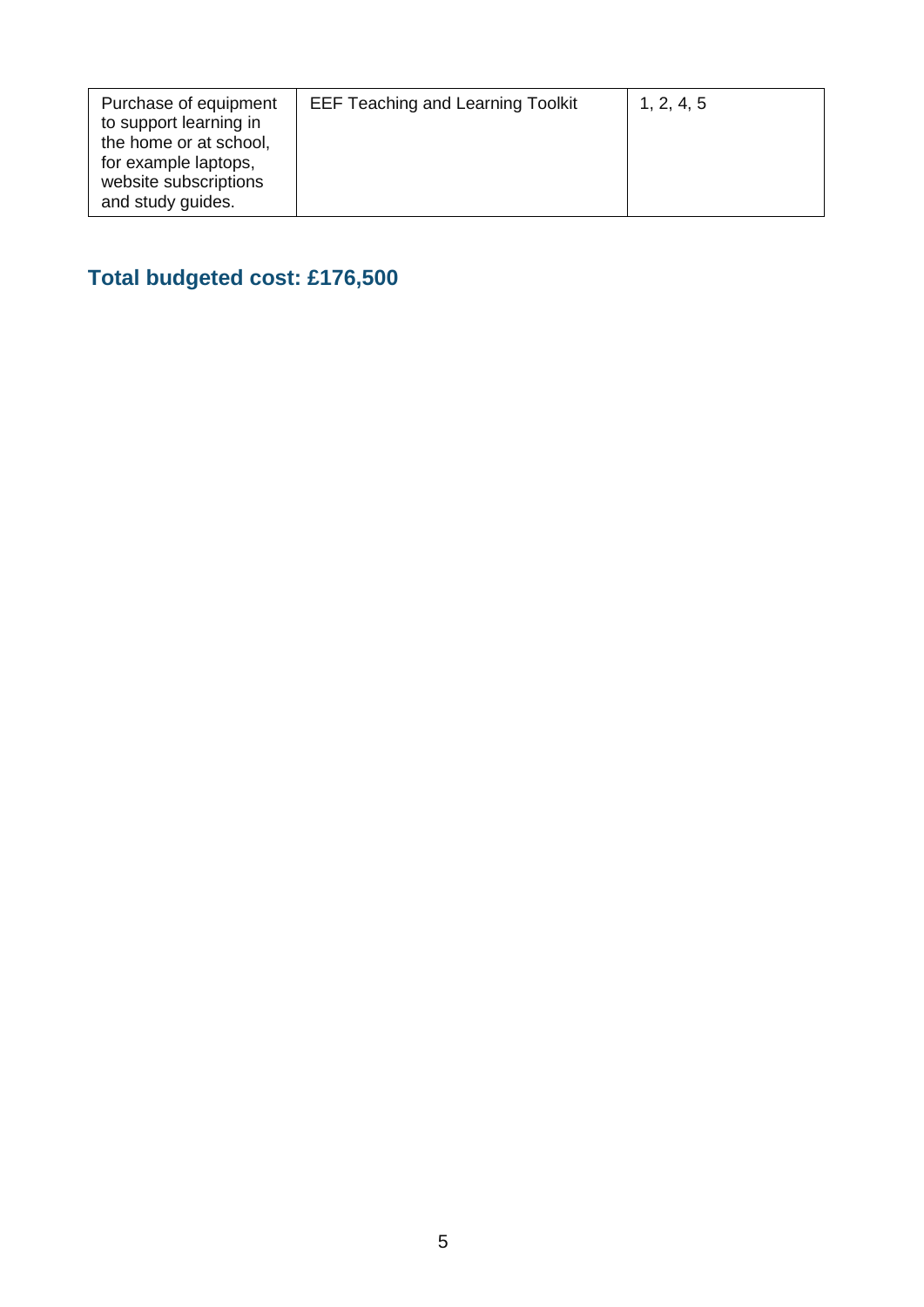## **Part B: Review of outcomes in the previous academic year**

## **Pupil premium strategy outcomes**

This details the impact that our pupil premium activity had on pupils in the 2020 to 2021 academic year.

*Due to COVID-19, performance measures have not been published for 2020 to 2021, and 2020 to 2021 results will not be used to hold schools to account. Given this, please point to any other pupil evaluations undertaken during the 2020 to 2021 academic year, for example, standardised teacher administered tests or diagnostic assessments such as rubrics or scales.*

*If last year marked the end of a previous pupil premium strategy plan, what is your assessment of how successfully the intended outcomes of that plan were met?* 

#### **Externally provided programmes**

*Please include the names of any non-DfE programmes that you purchased in the previous academic year. This will help the Department for Education identify which ones are popular in England*

| <b>Programme</b>                                                                                                                                                                                             | <b>Provider</b>         |
|--------------------------------------------------------------------------------------------------------------------------------------------------------------------------------------------------------------|-------------------------|
| Mentoring - regular mentoring giving<br>space to talk and reflect, developing<br>coping strategies and emotional<br>intelligence                                                                             | <b>Mentoring Plus</b>   |
| Mentoring - regular mentoring through<br>practical activities such as urban arts,<br>gardening, construction, cooking and<br>weightlifting / training to develop social<br>and emotional skills / resilience | <b>Impact Mentoring</b> |
| Turn on your potential - supporting young<br>people to achieve their potential through<br>sport.                                                                                                             | Switch Rugby            |
| Alternative Education programme -<br>focusing on personal and social<br>development through adrenaline sports<br>and adventure activities.                                                                   | <b>Urban Pursuits</b>   |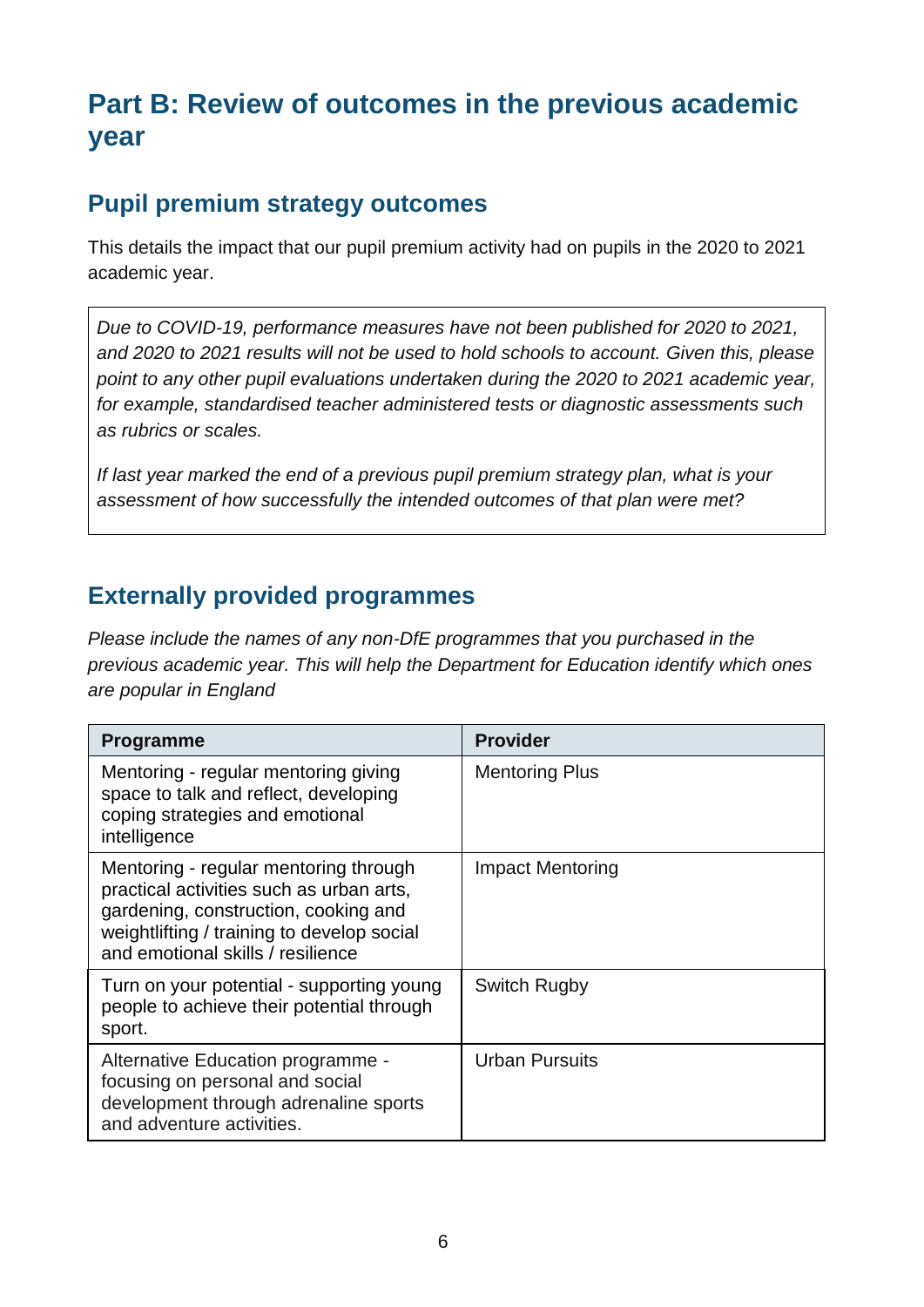## **Service pupil premium funding (optional)**

*For schools that receive this funding, you may wish to provide the following information:* 

| <b>Measure</b>                                                                       | <b>Details</b>                                                                                                                 |
|--------------------------------------------------------------------------------------|--------------------------------------------------------------------------------------------------------------------------------|
| How did you spend your service pupil<br>premium allocation last academic year?       | Support for careers advice, with specific<br>attention given to those students who moved<br>in or out of the locality          |
| What was the impact of that spending<br>on service pupil premium eligible<br>pupils? | No services children were NEET. All students<br>placed in post-16 and post-18 education,<br>employment or training placements. |